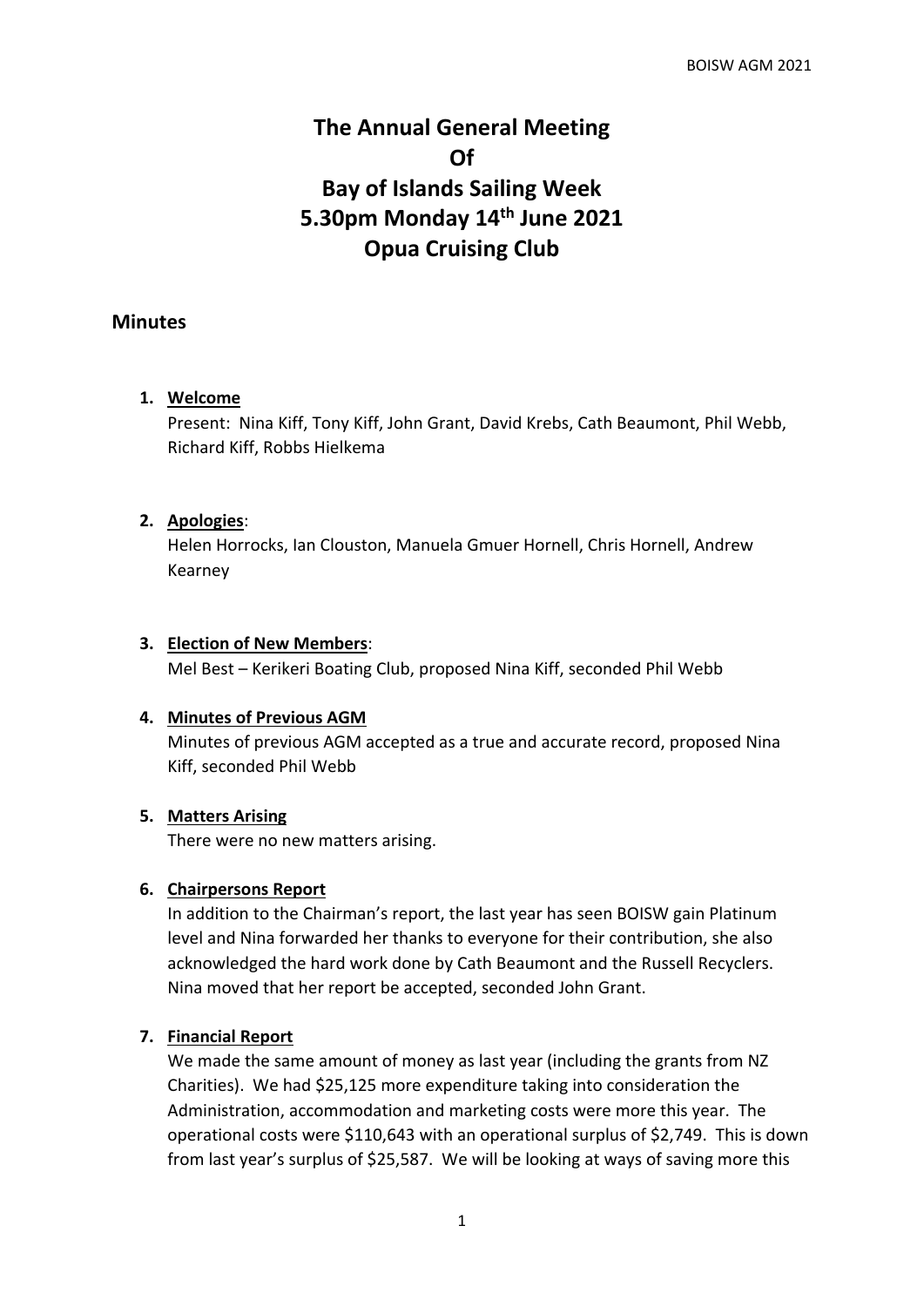year on Accommodation. David Krebbs moved that his report be accepted, seconded by Tony Kiff.

## **8. Any other reports**

There were no other reports, but discussion was still on regarding the Constitutional Remit.

The Committee had previously discussed the need to update the BOISW Constitution and had come up with three points that needed addressing which were listed in the AGM Agenda. The Committee had been informed that there will be new laws being put into place and have decided to wait until such time that everything is up to date. Nina Kiff proposed that the constitution be put on hold, seconded by Tony Kiff.

## **9. Election of Officers**

Resignations: Phil Webb stepped down from the Committee. This was accepted with many thanks for his work over the years.

Lisa Mackay also resigned as Secretary and will not be returning to the Committee.

## **Officer Nominations**:

Chair – Nina Kiff proposed by Cath Beaumont, seconded by Phil Webb, duly elected. Secretary – Cath Beaumont (to be Secretary until someone else is nominated) proposed by Nina Kiff, seconded by David Krebs, duly elected. Treasurer – David Krebs proposed by Cath Beaumont and seconded by John Grant, duly elected.

## **General Committee**

Ian Clouston (Sponsorship and Race Documents) Murrays Bay Sailing Club proposed by Nina Kiff and seconded by Tony Kiff.

Tony Kiff (Property) Opua Cruising Club. Proposed Phil Webb, seconded, Richard Kiff Andrew Kearney – Napier Sailing Club. Proposed Rob Hielkema, seconded, Tony Kiff John Grant (on Water and Volunteers) – Russell Boating Club. Proposed Nina Kiff, Seconded Phil Webb

Helen Horrocks (Media and Marketing) – proposed Nina Kiff, seconded Tony Kiff. Mel Best (Results) – Kerikeri Cruising Club – proposed John Grant, seconded Rob Hielkema